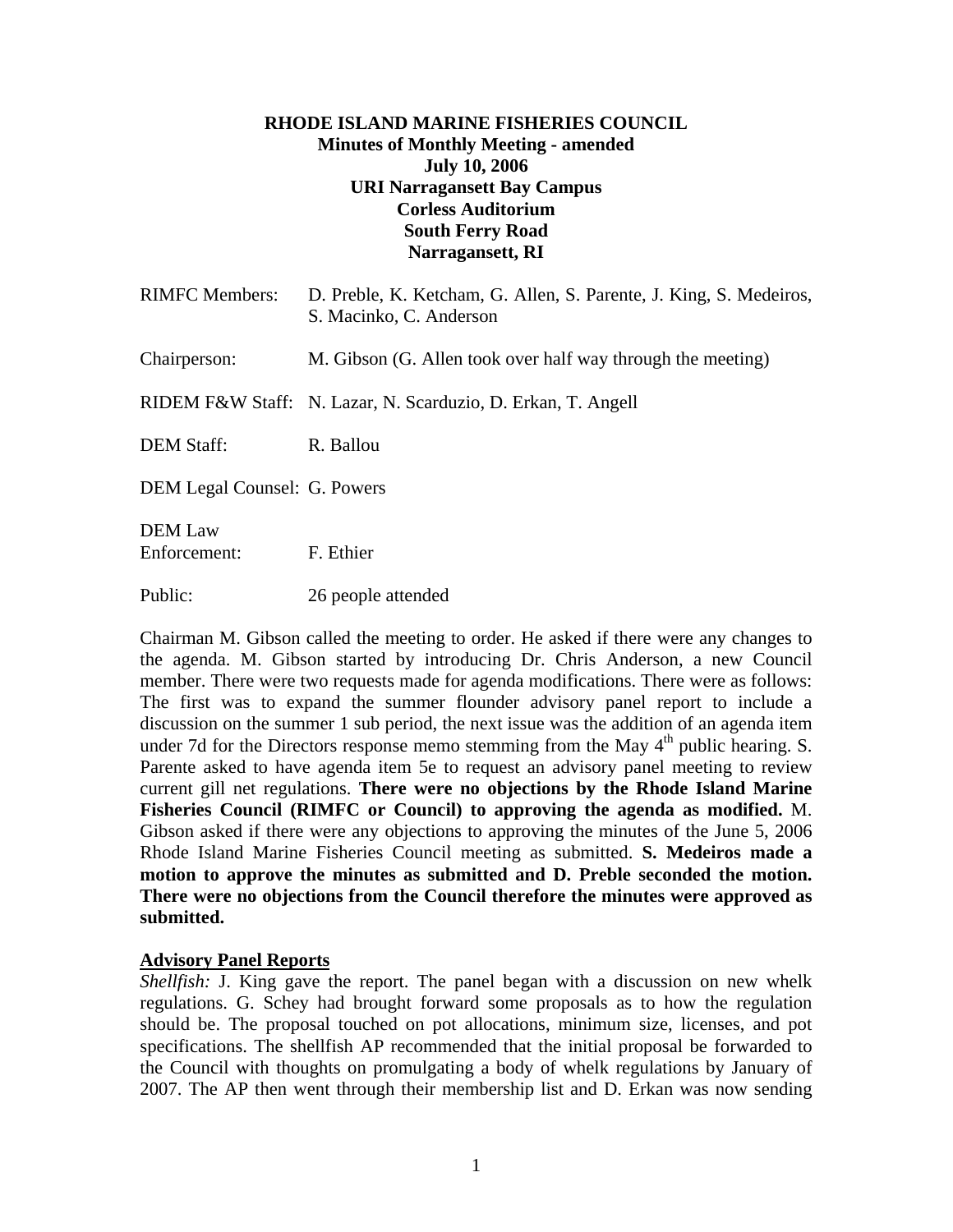out letters to the panel members identified as having poor attendance. Upon response to the letters, or if no response is received, new panel members will be solicited to replace the outgoing members. The final order of business was to review the aquaculture leases. The AP had no objections to the three leases (Roebuck, Ricciarelli, and Brown) that they had been presented with. The panel also reviewed a lease associated with the North Cape shellfish restoration and had no objections to the proposed restoration plan.

G. Schey expressed his concern that something gets done prior to next years fishing season with regard to whelks. M. Gibson stated that the current schedule is to get a body of regulations done prior to next year. A question was asked about what the whelk stock assessment would encompass as far as socioeconomic data. N. Lazar stated that it would be primarily based on biological data. **M. Gibson suggested the Council authorize a reconvening of the shellfish AP when the body of whelk regulations has been drafted. The Council had no objections to this. The Council also had no objections to the shellfish AP chairman working through the shellfish AP membership list to purge non-active members.**

*Summer Flounder:* D. Preble gave the report. The sole agenda item was to discuss the fluke exemption certificate program. There were three main items discussed under this topic. The first was to allow individuals that currently do not have permits to lease them from individuals that do. The second was to eliminate the program entirely. The third possibility was to leave it at status quo. The panel decided to recommend remaining at status quo. The panel decided to have a second informal discussion about the performance of the summer 1 fluke fishery even though it had not been noticed on the agenda.

S. Medeiros expressed concerns about making a judgment on the AP agenda topic due to the lack of attendance at the meeting. A suggestion was made to list AP members who were absent. D. Preble expressed concern over making any major changes to the fluke fishery at this time due to the impending quota decreases coming down the line. **G. Allen stated that he thinks the Council should recommend to the Director, for the reasons mentioned by S. Medeiros and D. Preble, that he not make any changes to the fluke exemption certificate program at this time. S. Parente and K. Ketcham both concurred with G. Allen's statement.** 

M. Gibson stated that there had been requests for action by members of the fishing community with regard to fluke, and the AP had an informal discussion on this topic. The point was that this was a timely issue and he hoped the Council would discuss this topic to offer advice to the Director. K. Ketcham stated that he was concerned that if summer flounder were taken from the summer 2 sub period as suggested by some at the AP meeting, this would increase discard mortality on the summer flounder stock during that period. S. Parente stated that he was a proponent of combining summer 1 and summer 2 and thinks the Director should take this action. He went on to state that the possession limit should start at 100 pounds and be adjusted appropriately. He meant this for the current fishing year and also for 2007. G. Allen stated that the Council should not adjust the management plan at this time as the plan had been approved through a rigorous public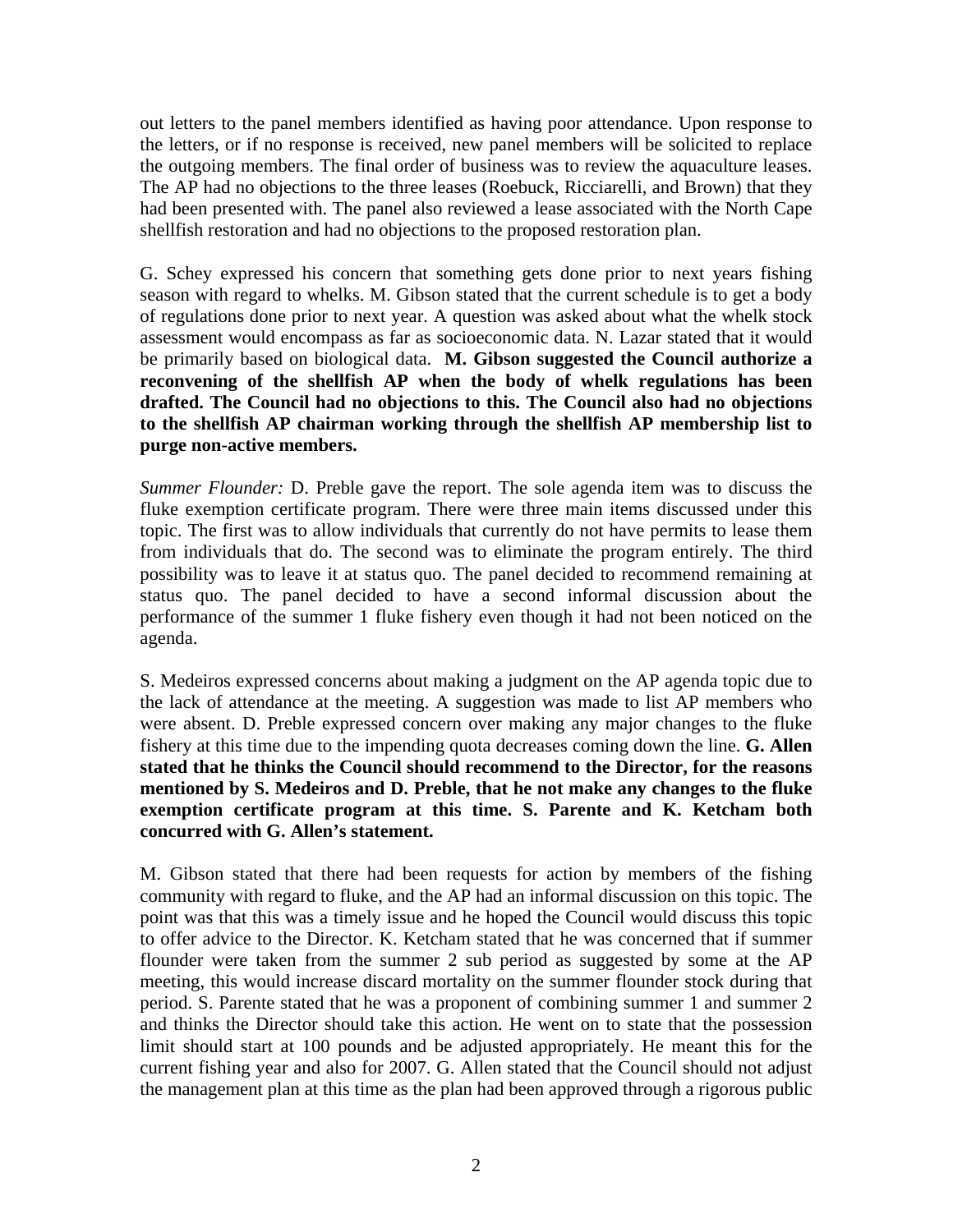process. He felt that S. Parente's suggestion would be a valid plan to consider for 2007. D. Preble suggested convening the fluke AP again soon, suggesting early September, to begin management plan discussion for 2007 as they were going to be contentious. There was a discussion on what created the heavy landings of fluke in the summer 1 sub period.

*Lobster:* J. King gave the report. The lobster AP began with a discussion on the Atlantic States Marine Fisheries Commission (ASMFC) addendum VIII to the lobster fishery management plan. The second order of business was to go over some proposed regulatory changes that had to do with the current v-notch definition for lobsters. J. King and M. Gibson gave the highlights of the addendum VIII discussion; it was an informational discussion. The panel then went on to discuss both a new v-notch definition as well as a maximum gauge size, which was being proposed in Massachusetts. The panel made a recommendation to convene the area 2 LCMT to discuss consistent v-notch definitions and maximum gauge size regulations. They also recommended that the Council approve a new v-notch definition and maximum gauge size and be consistent with MA as well as being consistent with there implementation date. The panel had a discussion on a ventless trap survey and gave the DFW some input on the survey methodology.

M. Gibson gave further detail on the DFW's position on the v-notch definition as well as the maximum gauge size. K. Ketcham asked if the maximum gauge size would affect other fisheries that catch lobsters such as trawlers. The discussion was that it would depend on the federal permit designation. M. Gibson suggested a motion that the Council recommend to the Director that he work with his MA counterpart to develop a new vnotch definition and maximum gauge size for area 2 that will extend the longevity of the North Cape lobster restoration program, both of which will be implemented simultaneously with Massachusetts and as soon as possible. **D. Preble agreed with the language and made the motion as suggested by M. Gibson. G. Allen seconded the motion.** P. Brodeur made a comment that the maximum gauge size would be ineffective due to how the lobsters are currently stratified with regard to size and management areas. He suggested making the max gauge size only pertain to female lobster. **K. Ketcham made a friendly amendment that the Council move forward with the new v-notch definition but hold off on the maximum gauge size for now. The makers of the motion did not object to the friendly amendment.** An audience member asked about procedural issues with the current action being taken. M. Gibson stated that the Council had previously been given background information and that if the Director took an emergency action, a follow up public hearing would be needed to make the action permanent. A second audience member requested that the maximum gauge discussion be put forward at the next lobster AP meeting. G. Powers suggested specifying that the Council recommend by there motion that the Director should find imminent peril to the lobster resource and thereby invoke his power to promulgate emergency regulations. **K. Ketcham made a second friendly amendment to clarify the motion as recommended by G. Powers.** The Council decided this intent was already within the motion and did not need to be amended. S. Macinko asked exactly what was in imminent peril, the funding for the program or the resource. M. Gibson suggested removing the language from the original motion that stated "restoration program" and replace it with "lobsters" thereby reading "extend the longevity of the North Cape lobsters". **The makers of the motion**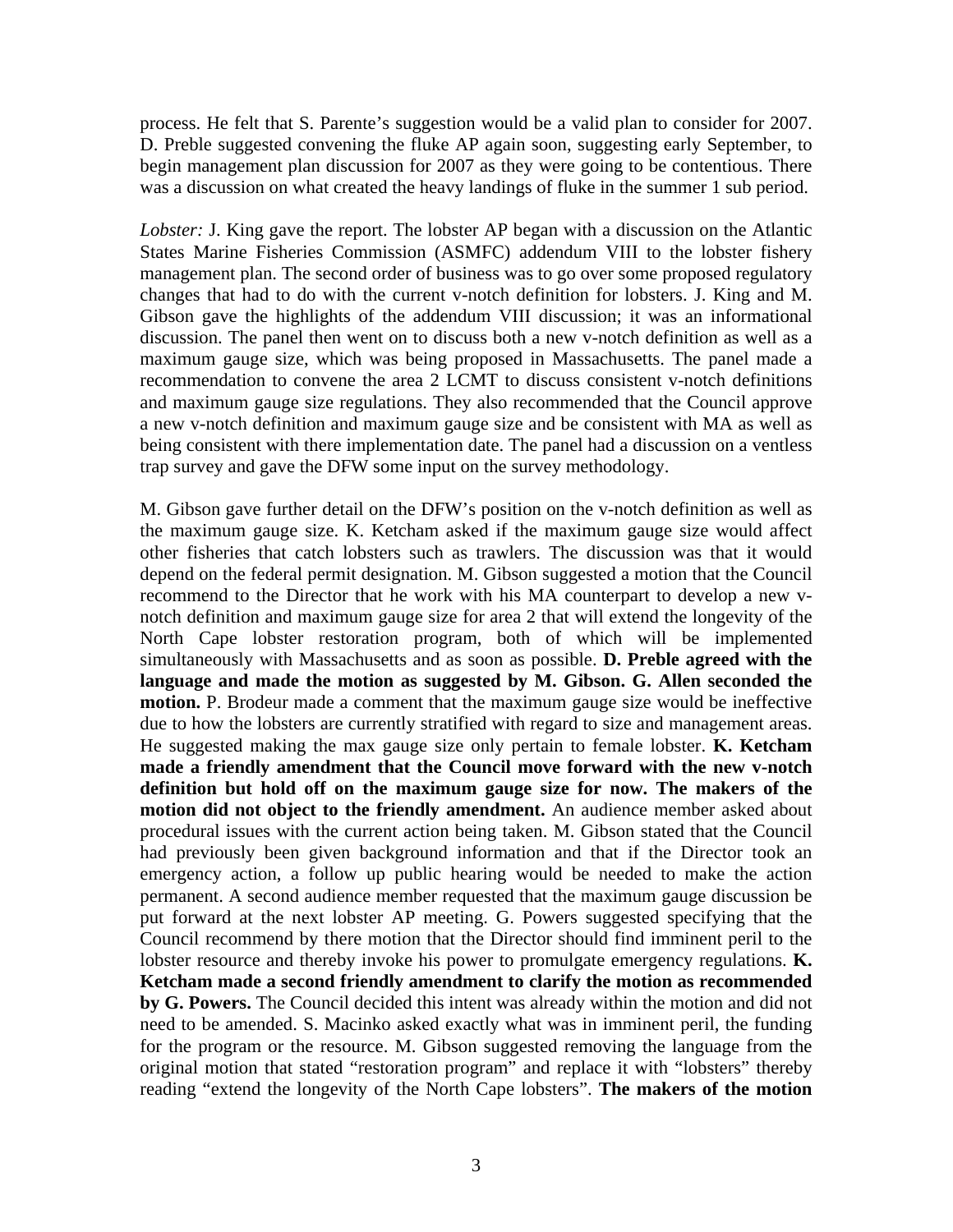### **did not object to the friendly amendment. The Council approved the motion unanimously.**

There was a discussion on the status of addendum IX. M. Gibson stated that it is still under development at ASMFC and will be brought forward at the August ASMFC board meeting.

## **New Business**

*Council comments on aquaculture leases:* This discussion took place immediately before the advisory panel reports (above). There were three leases to review. N. Lazar introduced the three leases. The first two were leases that had been seen by the Council during the last month, remanded to the shellfish AP, and were now back before the Council. The third lease was new to the Council. The site had been reviewed by the Division of Fish and Wildlife (DFW) and the Council had a memo from M. Gibson as well as the site evaluation form from the DFW. The memo stated that there were concerns due to naturally occurring shellfish in the area as well as reports of harvesting in the area of the lease. The DFW suggested moving the lease to deeper water but at the same time did not think the current lease site would impact the biology of the resources in that area. The shellfish AP had reviewed the lease and did not object to it, albeit this was before they had seen the DFW site evaluation. J. King briefed the Council on what the shellfish AP had stated regarding these leases. K. Ketcham asked if any east bay fishermen were present at the meeting. D. Alves stated that none were at the meeting but some were consulted during the public comment period, none had issues with the site. J. King asked that this be remanded back to the shellfish AP for further discussion given the new information that had come forward. **K. Ketcham made a motion that the Council approve the Roebuck and Ricciarelli leases and remand the Brown lease back to the shellfish advisory panel. G. Allen seconded the motion. J. King made a friendly amendment to allow a conditional approval from the Council pending his conducting a phone poll. The makers of the motion did not object to the friendly amendment. The Council approved the motion unanimously.**

*Discussion on RIMFC aquaculture lease policy:* N. Lazar stated that this discussion was taking place because the current policy for aquaculture leases that the Council is working with does not work well. N. Lazar outlined a proposed policy that included mailing the application to the advisory panel, determination by the DFW with a site visit, if necessary, any biological impacts, and then present all information to the shellfish AP at a meeting. There was a discussion about the current policy and its problems. An audience member objected to expediting the process due to the fact that this is an operation that takes place in a public trust resource and therefore should not be expedited as in the case of agricultural farms on land. D. Alves assured the audience member that none of the public process was being shortchanged; they were simply trying to avoid an extra onemonth issue that arises due to the normal Council advisory panel policy. The Council discussed the current operating procedure for CRMC with regard to aquaculture applications. G. Allen suggested that the DFW provide the Council with a policy written down on paper for the next Council meeting. It should include the ideas brought up during the discussion.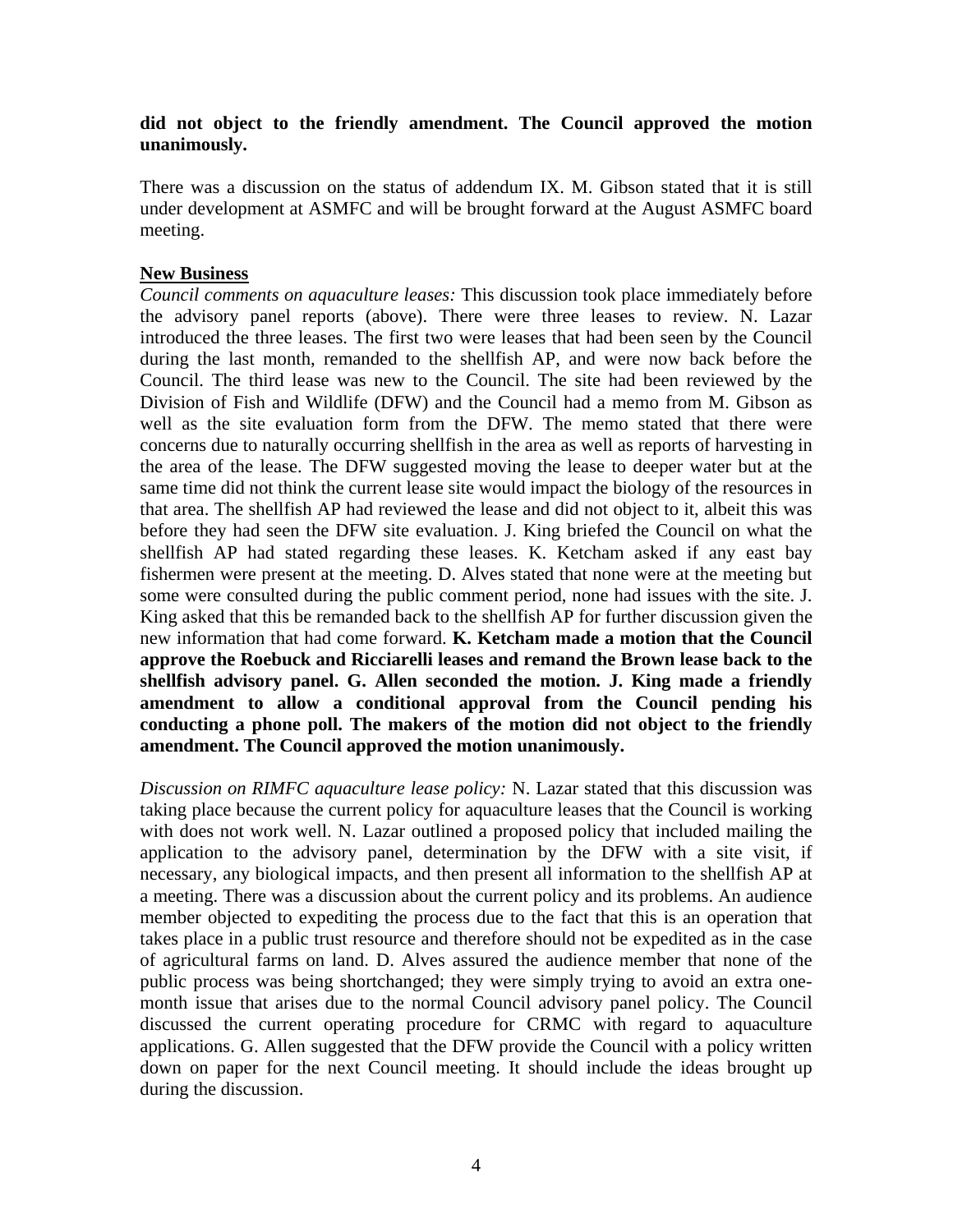*Council advice to DEM Director on Greenwich Bay shellfish proposal:* The Council had been provided a document containing the Greenwich Bay proposal as written by the RI Shellfishermen's Association. In summary the proposal alters the Greenwich Bay opening schedule as currently defined if certain weather conditions and closings occur. The position of the DFW is that they are concerned about the proposal due to its sole reliance on economic factors as the reason for altering the agreed to schedule in regulation. M. McGiveney gave the Council some background on the proposal. R. Ballou indicated that the Director is still being counseled by his legal staff on this issue. **D. Preble made a motion to table the Greenwich Bay proposal until the DEM renders its opinion on the legality of the proposal. J. King seconded the motion. The Council voted unanimously to approve the motion.**

*Council discussion on potential to improve AP process and use of AP as part of Council member training process*: **G. Allen suggested moving this topic to next month's agenda. There was no objection from the Council.**

*Discussion on "no discharge policy"*: R. Ballou stated that this policy was in effect and he had a handout for the Council on the policy. He offered to take any questions on it that the Council had. The Council had no questions.

*Discussion on gillnet regulations:* S. Parente stated that his intent on this topic was to have an advisory panel meeting to discuss updating the RI gillnet regulations mainly with regard to marking requirements and the adoption of similar rules to Massachusetts. **S. Parente suggested remanding this issue to the Industry Advisory Committee. The Council had no objections to this.** G. Allen asked that an agenda be brought forward for the next Council meeting for approval.

# **Other Business**

*Memo to Council on regulatory consistency with federal regulations:* N. Lazar stated that the Council had been presented a memo containing a list of areas in RI regulations that were inconsistent with federal regulations. The items in the list would be forwarded to public hearing as regulatory change proposals. S. Medeiros asked about the filet law contained in the memo. He was under the impression that this was a topic that was still being discussed through the enforcement advisory panel process. N. Lazar stated that the filet law the memo referred to was specific to cod and for federal vessels. An audience member asked whether it would be beneficial to have all RI regulations conform to federal requirements, noting specifically coastal sharks. N. Lazar stated that it is a matter of jurisdiction in most cases but in the specific case of sharks, the ASMFC was currently working on a plan for sharks that may implement state specific measures regarding coastal sharks.

*Memo on end of the year meeting schedule:* G. Allen asked for Council comments on the memo regarding the end of the year meeting schedule. The Council requested having there follow up meeting to the proposed September 11 meeting on the same night as the hearing. The Council agreed to skip the October 2 scheduled meeting. The follow up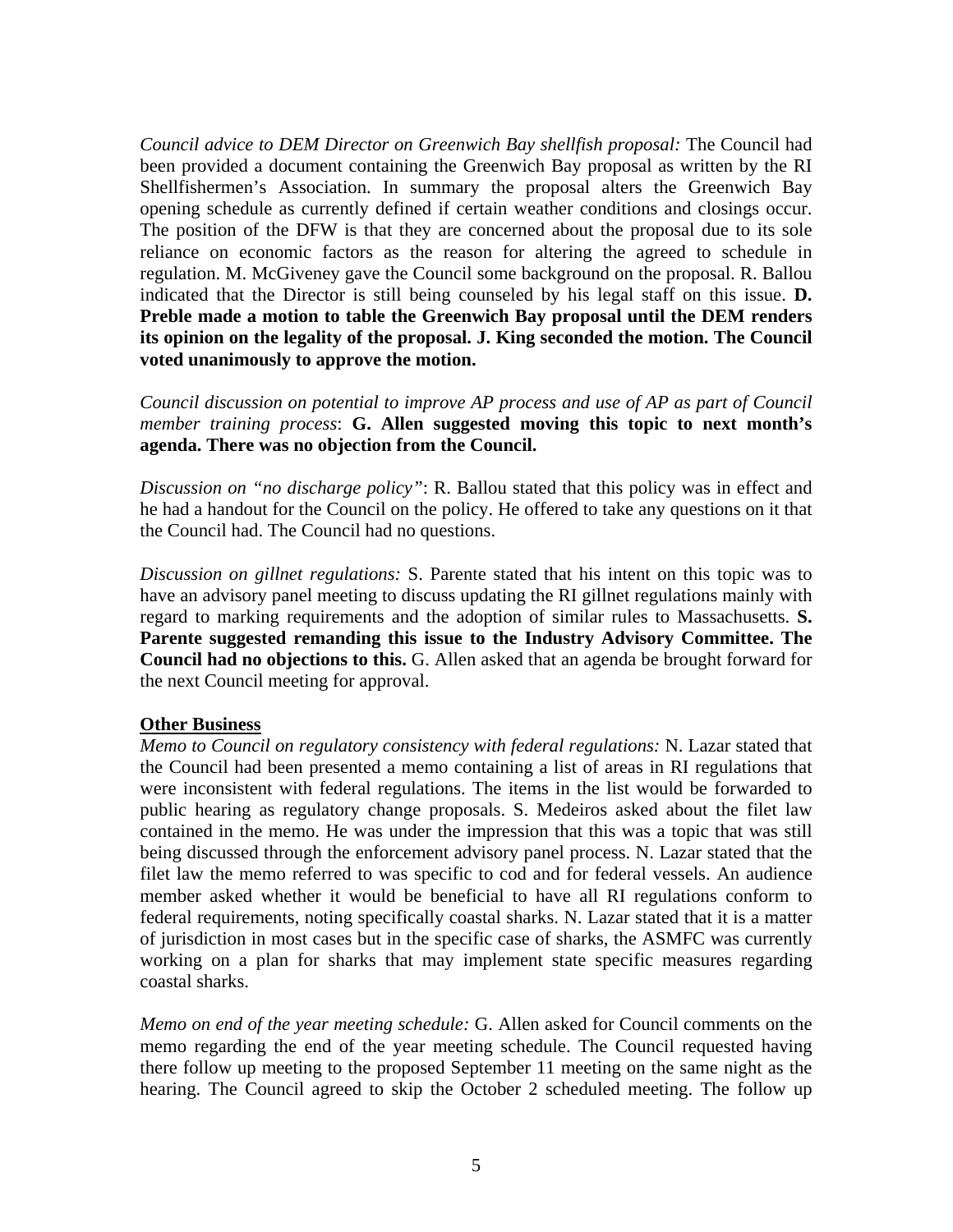Council meeting to the October 16 public hearing will be held on October 18. The Council agreed to hold the follow up to the proposed November public hearing on the already scheduled December  $4<sup>th</sup>$  monthly meeting.

*Council comments on advisory panel nominations:* N. Scarduzio stated that the DFW was in receipt of a resume from J. Boland who wanted to be considered for the vacant shellfish dealer position on the shellfish advisory panel. **The Council had no objections to his appointment, therefore his nomination was approved.**

*Report from the DFW on winter flounder and menhaden observer programs:* N. Lazar began with the menhaden program. He stated that there was a breakdown in communication as to when the program was supposed to begin and there were also logistical problems with putting an observer on a spotter plane, namely with regard to insurance. There were also problems with coordinating in such a short amount of time, stating that he had not received a memo about the plan until May 4. He wanted to go on record to state that Arc Bait had been very cooperative during the process, however things did not shake out in time to put together a survey program. N. Lazar finished by stating that the one sea sampler that they had contracted left to take another job and the DFW currently has no sea sampler. N. Lazar went on to speak about the winter flounder survey. Again, losing the sea sampler made this survey difficult to coordinate as well as in this case, running in to difficulties with getting industry boats to take on an observer. G. Allen wanted to go on record to state that the DFW had seriously let down the commercial and recreational fishermen of the state by failing to accomplish these two commitments.

# **Old Business**

*Floating fish trap site chart:* N. Lazar stated that the Council had been provided a chart as well as a memo from B. Murphy indicating the sites that had been set with gear and whether or not they were marked correctly. The Council had no comments on this.

*Report from DEM Law Enforcement on floating fish trap sites:* F. Ethier stated that there currently was no formal report from DEM Law Enforcement. G. Allen stated that he had requested this with S. Hall in attendance and still nothing had been done. He found this troubling. There were no further comments from the Council.

*Report on Quota Management Project:* G. Allen suggested deferring this to the next meeting. The Council agreed.

# **FYI**

*Director's decisions on the May 4 public hearing:* N. Lazar went through the memo. G. Allen stated that the only thing left that had not been filed was a determination on whether the fall tautog fishery would be altered.

**Post agenda discussion**

The chairman adjourned the meeting. Jason E. McNamee, Recording Secretary